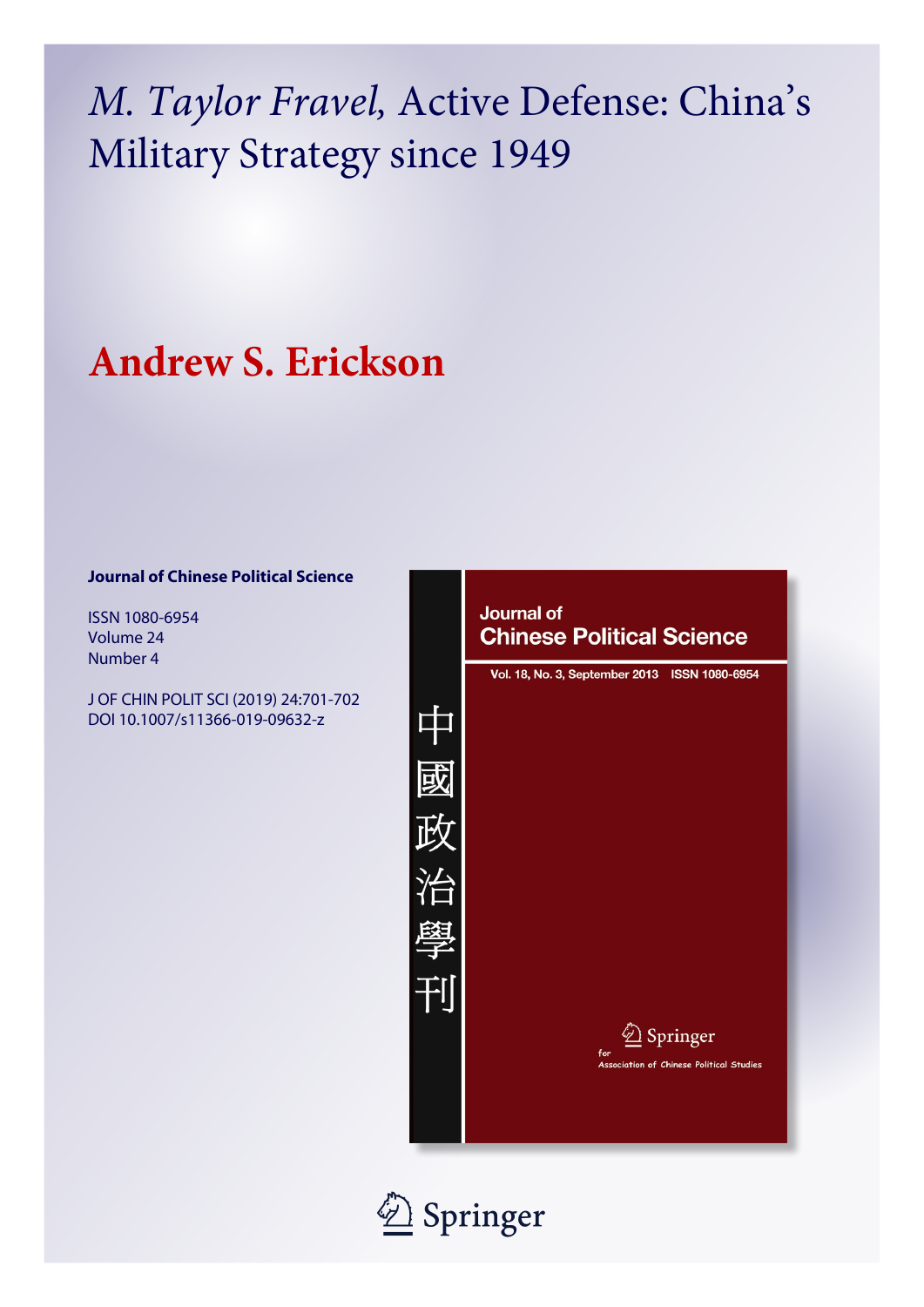**Your article is protected by copyright and all rights are held exclusively by Journal of Chinese Political Science/Association of Chinese Political Studies. This e-offprint is for personal use only and shall not be selfarchived in electronic repositories. If you wish to self-archive your article, please use the accepted manuscript version for posting on your own website. You may further deposit the accepted manuscript version in any repository, provided it is only made publicly available 12 months after official publication or later and provided acknowledgement is given to the original source of publication and a link is inserted to the published article on Springer's website. The link must be accompanied by the following text: "The final publication is available at link.springer.com".**

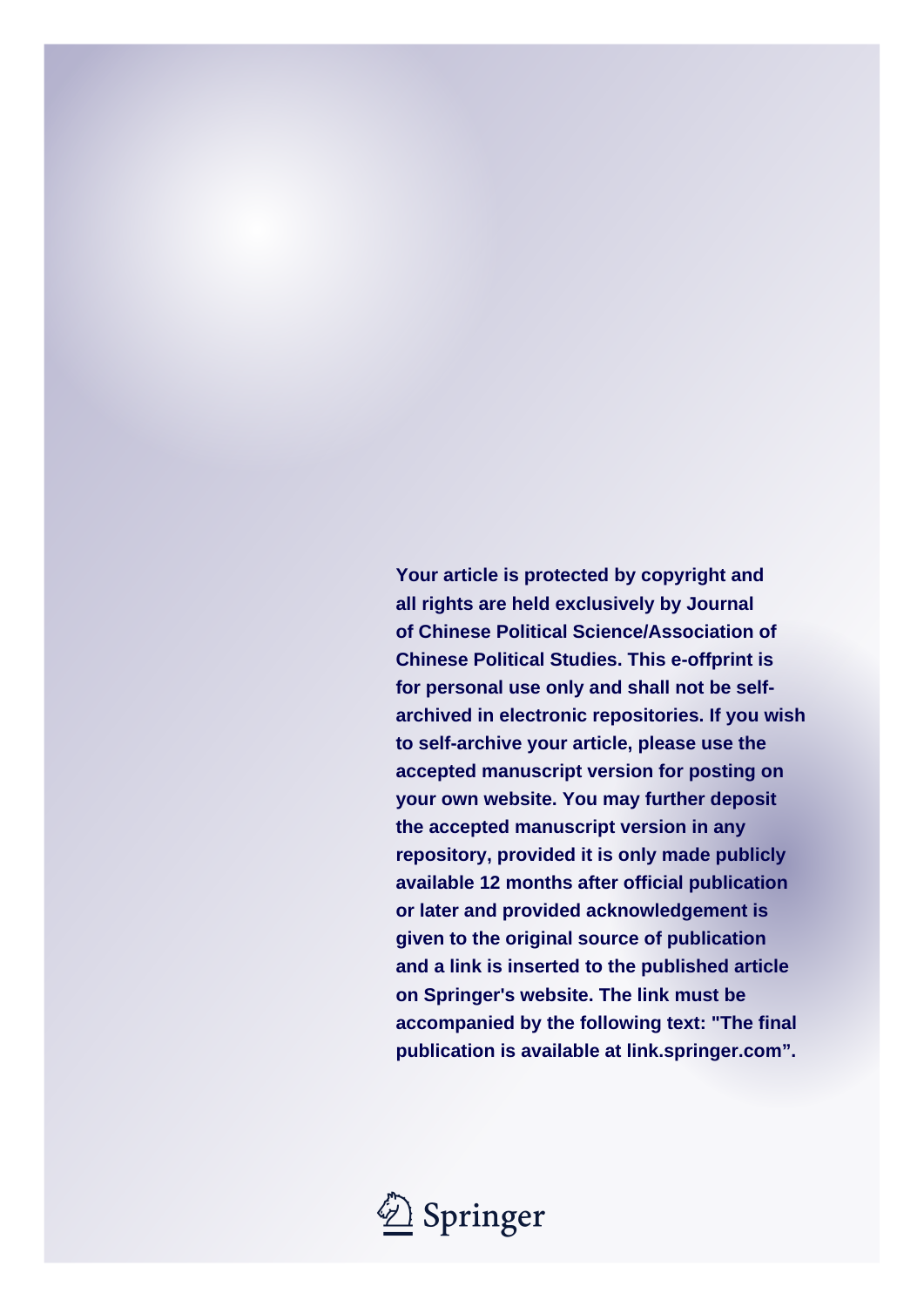https://doi.org/10.1007/s11366-019-09632-z Journal of Chinese Political Science (2019) 24:701–702

BOOK REVIEW

### M. Taylor Fravel, Active Defense: China's Military<br>Strategy since 1949



Strategy since 1949 (Princeton, NJ: Princeton University Press, 2019), 376p. \$35.00 hardback

#### Andrew S. Frickson<sup>1</sup>

 $\degree$  Journal of Chinese Political Science/Association of Chinese Political Studies 2019 Published online: 30 August 2019

Just in time for the 70th anniversary of the People's Republic of China and several of its military services, Fravel has delivered a tour de force. This pathbreaking volume represents political science at its best, addressing a key empirical question with tremendous policy implications: "when and why China changes its military strategy." After laying a systematic analytical foundation with clear definitions and methodology, Fravel offers a compelling answer and explanation. Like other socialist states, with their "interlocking directorate" of political commissars and Party committees, the People's Republic of China has not the civil-military relations common to most nations but rather Party-military relations. When the Party is united and stable, it may delegate the ability to change military strategy to senior military officers. When the Party is divided, there is no basis for changing military strategy.

Fravel substantiates this cogent argument with compelling examples constituting the majority of the volume. Major changes in military strategy occurred in 1956, 1980, and 1993, when Party unity coincided with a major shift in the conduct of warfare. Minor changes occurred in 1960, 1988, 2004, and 2014, when Party unity prevailed absent a major change in the ways of war requiring significant response. 1977 witnessed major changes afoot in the conduct of warfare, but Party disunity precluded the adoption of new strategy.

In one exceptional instance, 1964, military strategy changed despite the lack of both Party unity and substantial warfare changes. Fravel argues convincingly that Mao unilaterally imposed an anomalous strategic reversal serving his own political position and agenda. China's paramount leader cited foreign threats to justify radical domestic political intervention. Requiring tremendous government investment in "Third Line" hinterland projects, the strategy of "Luring the Enemy in Deep" allowed Mao to recapture economic policy after the disastrous Great Leap Forward.

 $\boxtimes$  Andrew S. Erickson [andrew\\_erickson@fas.harvard.edu](mailto:andrew_erickson@fas.harvard.edu)

<sup>1</sup> John King Fairbank Center for Chinese Studies, Harvard University, 1730 Cambridge Street, Cambridge, MA 02138, USA